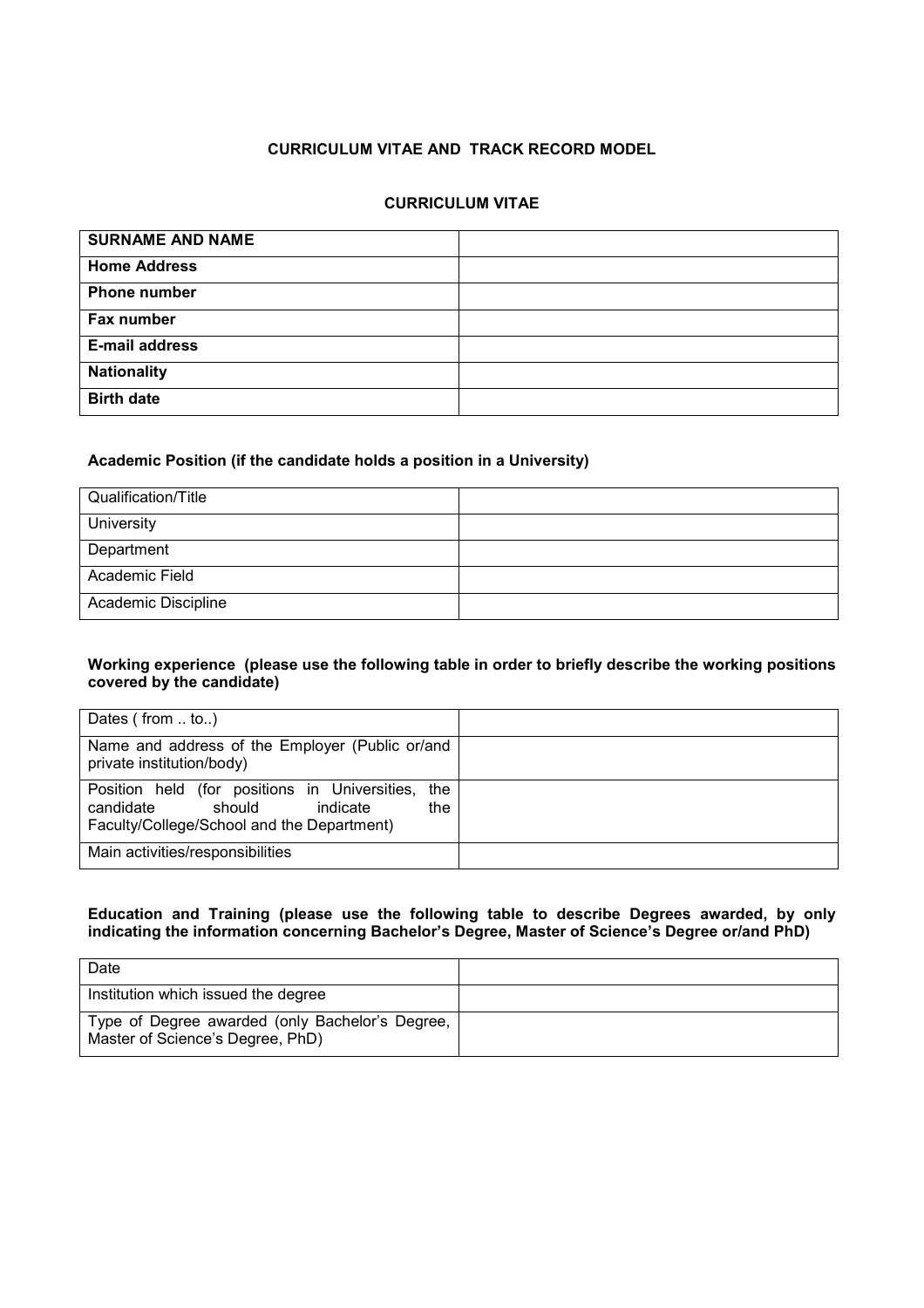### **EVALUATION FIELDS**

#### **1. Scientific Activity**

- 1.1 The three most important outcomes/results of the research activity of the candidate accompanied by the tangible and verifiable evidence that the presented results:
	- are original, significant and due to the determining, prevailing and clearly recognizable contribution of the candidate;
	- have been widely spread and have obtained outstanding recognitions by the international scientific community;
	- qualify the candidate as a distinguished international expert in his/her own field.
- 1.2 List of the submitted publications (with a maximum number of 20) in addition to those listed at point 1.1. For each publication and/or set of publications, the candidate is required to briefly describe his/her contribution, their scientific/technical significance and individual importance, the overall impact of the results in the international scientific community.
- 1.3 Complete list of all the significant publications of the candidate, including those listed at points 1.1 and 1.2 (to be attached to the end of the Curriculum).

#### **2. Coordination of research and technology transfer groups and projects.**

- Coordination and management of research groups, possibly with international relationships and collaborations; explicit mention of the number and of the type of PhD and Post-Doc students, of whom the candidate has been the academic supervisor;
- Scientific responsibility (Principal Investigator) of competitive National and International research projects, awarded through a peer-review process.
- Scientific responsibility of National and International research projects, ruled through partnership agreements with companies and/or public private bodies, which are leaders in their own sector.
- Outcomes obtained in the field of technology transfer, in terms of participation in start-ups and spin-offs, development, use and commercialization of patents/licenses.

#### **3. National and international reputation and professional activity for the scientific community**

- Editorship of Journals with international reputation (in the role of Editor in Chief EIC), editorship of book series, encyclopedias and essays of recognized prestige.
- Participation in the Editorial Board of Journals with international reputation (in the role of Associate Editor or equivalent), participation in the Editorial Board of book series, encyclopedias and essays of recognized prestige.
- Direction of highly qualified international institutions or research centers.
- Official research and/or teaching and/or fellowship roles, positions as Scholar/ Visiting Professor in international highly qualified universities and research centers.
- Offices in the Governing bodies of national and international scientific societies.
- Participation in Academies with international reputation in the research field of the candidate.
- Prizes and awards awarded to the candidate for his/her scientific activity and project activity in the Academic Fields, where this is appropriate.
- Participation in international conferences, as a distinguished invited speaker; participation in the scientific committees of International Conferences.
- Management and organisation of exhibitions, compositions, drawings, design, hand-crated items, prototypes, artwork and their projects, databases and software, thematic maps, for the Academic Fields, where this is appropriate.